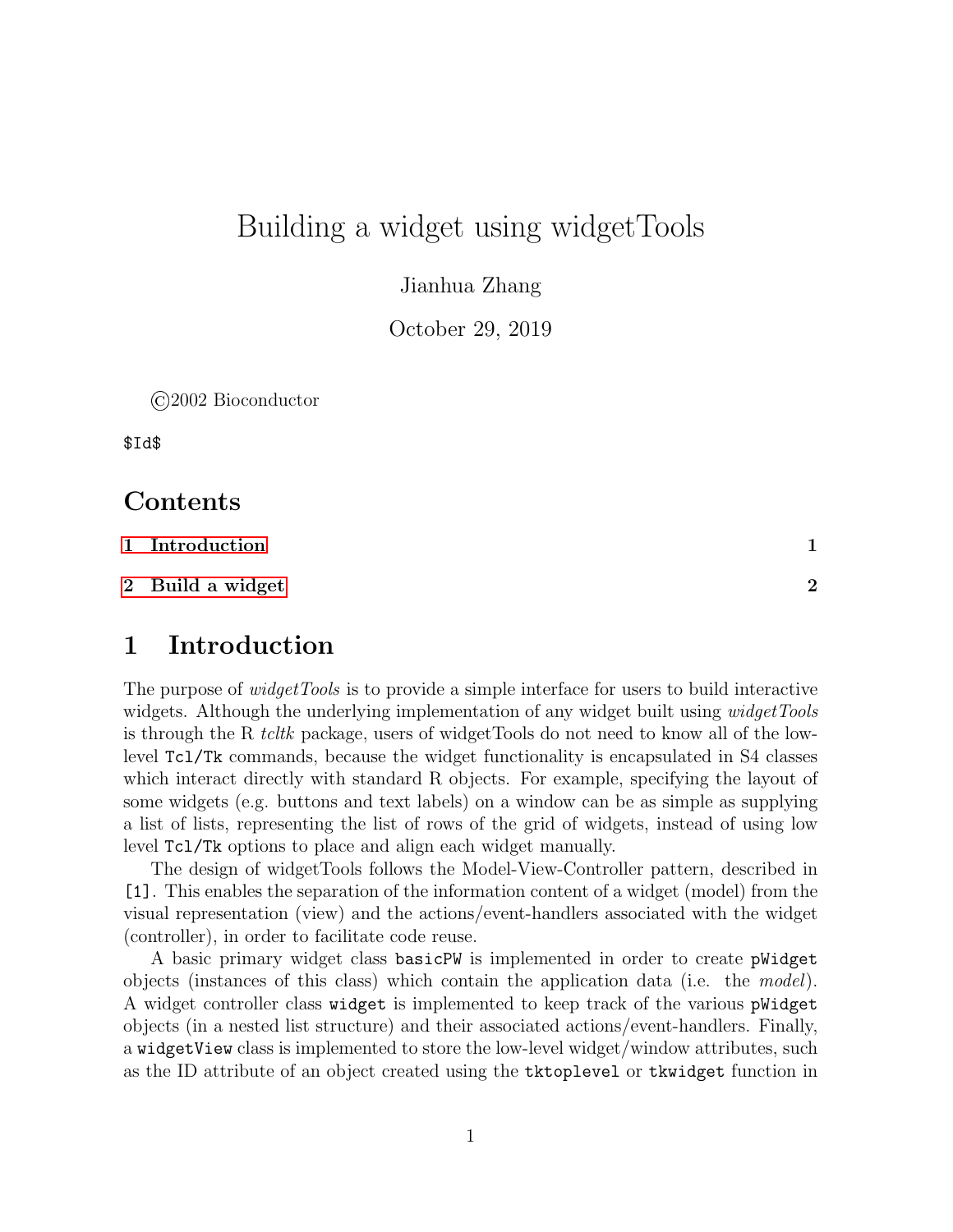the R tcltk package. These widget IDs are used to update the visual representation of the widget (view) if the internal data (model) changes.

The system is designed in such a way that users only have to deal with pWidget and widget objects. widgetView will be managed by widget.

## <span id="page-1-0"></span>2 Build a widget

The remainder of the vignette will be used to illustrate the construction of a dialog box which allows the user to:

- browse for files (using the fileBrowser function from the  $tkWidqets$  package),
- read some text labels displayed on the dialog,
- enter some text,

.

- select an option from a set of radio buttons,
- select an option from a listbox, and
- make some yes/no decisions using checkbuttons (checkboxes).

The basic steps are as follows:

- 1. Define an R environment for creating an manipulating pWidget objects, (rather than storing everything in the global environment).
- 2. Define several pWidget objects of different types (text label, text entry, button, listbox, textbox, radiobutton and checkbutton (checkbox)) using the functions label, entry, button, listBox, textBox, radioButton and checkButton respectively.
	- Each of these functions creates a pWidget object (of class basicPW) with appropriate slot values for the particular widget, e.g. the widget type slot (wType) would be "list" for a listbox.
- 3. Define pWidgets, a list of lists of pWidget objects in order to define the layout of widgets on the dialog, where the inner lists in the data structure correspond to rows of widgets on the dialog.
- 4. Use the widget function to construct and display a dialog containing the widgets in the pWidgets list
- 5. Use the wValue accessor function to extract the values specified by the user within the dialog and store them in standard R objects.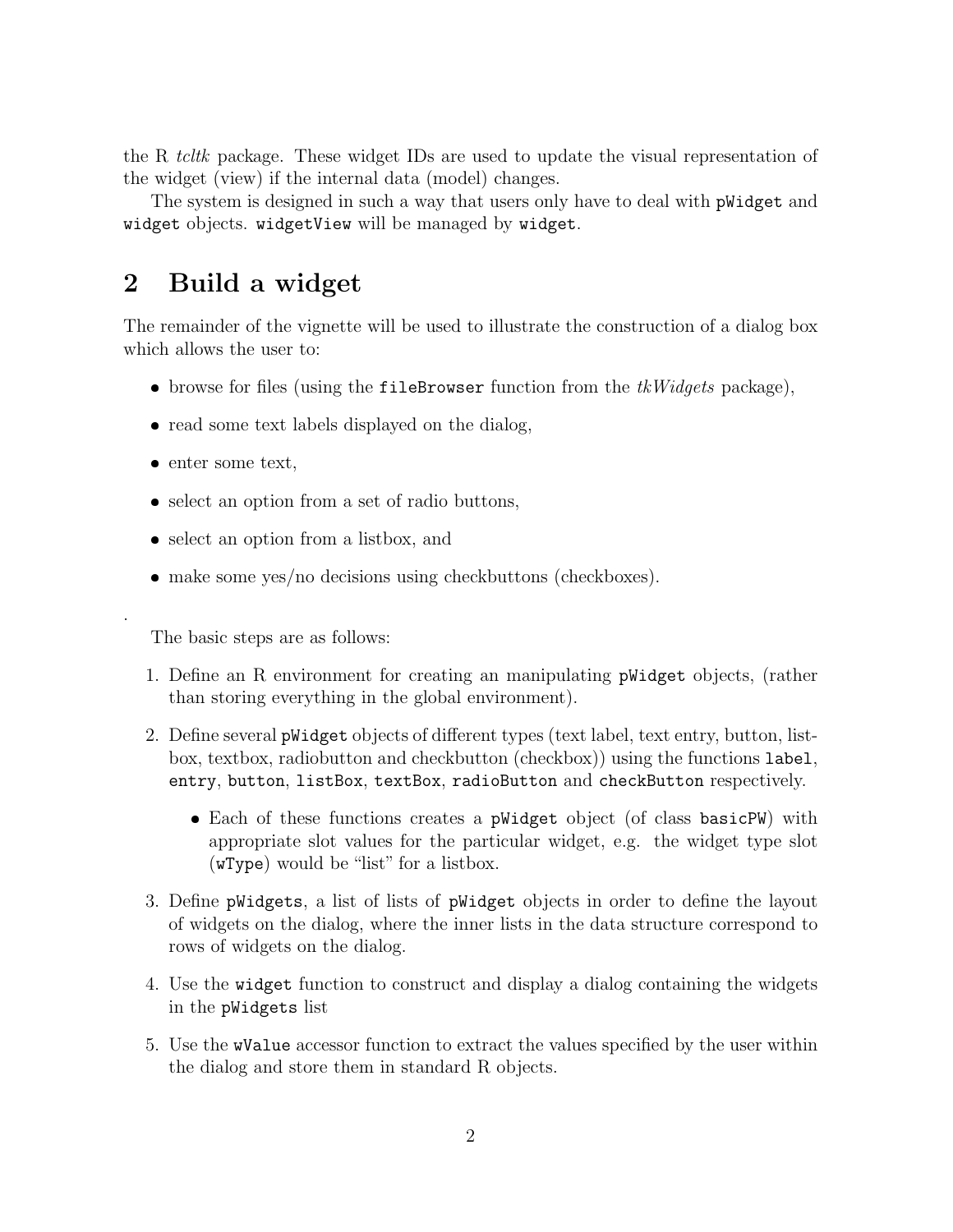Shorter examples of using some of the *widgetTools* functions can be found in the help files for makeViewer and tooltip. The code shown in this vignette is a little longer, but illustrates the use of almost all of the most common widget elements in one dialog box.

Defining an R environment in which to manipulate pWidget objects has several advantages. Not only does it avoid the risk of overwriting/masking existing objects in the global workspace, but it has the advantage that objects from this environment can be obtained using the get function, thus avoiding the unnecessary copying of data in memory which would result from excessive passing (by value) of pWidget objects between functions every time they needed to be updated.

```
> library(widgetTools)
> PWEnv <- new.new(hash = TRUE, parent = parent-frame(1))
```
Then, we can create the pWidget objects that define the widget elements that are going to be rendered. A pWidget is an object of basicPW class defined below:

```
|-----------------------|
       | basicPW |
|-----------------------|
| wName: string |
| wType: string |
| wValue: string |
| wWidth: string |
| wFuns: list |
| wPreFun: function |
| wPostFun: function |
| wView: widgetView |
| wEnv: environment |
| wNotify: list |
|-----------------------|
```
Where

- wName a character string for the name to be associated with a given pWidget;
- wType type of a Tk widget ("text" for text box, "list" for list box, "entry" for entry box, "button" for button, "radio" for radiobutton, "check" for checkbutton,"label" for text label,...);
- wValue: an undefined data type used to store information that will be displayed on the interface or updated using values obtained from the interface;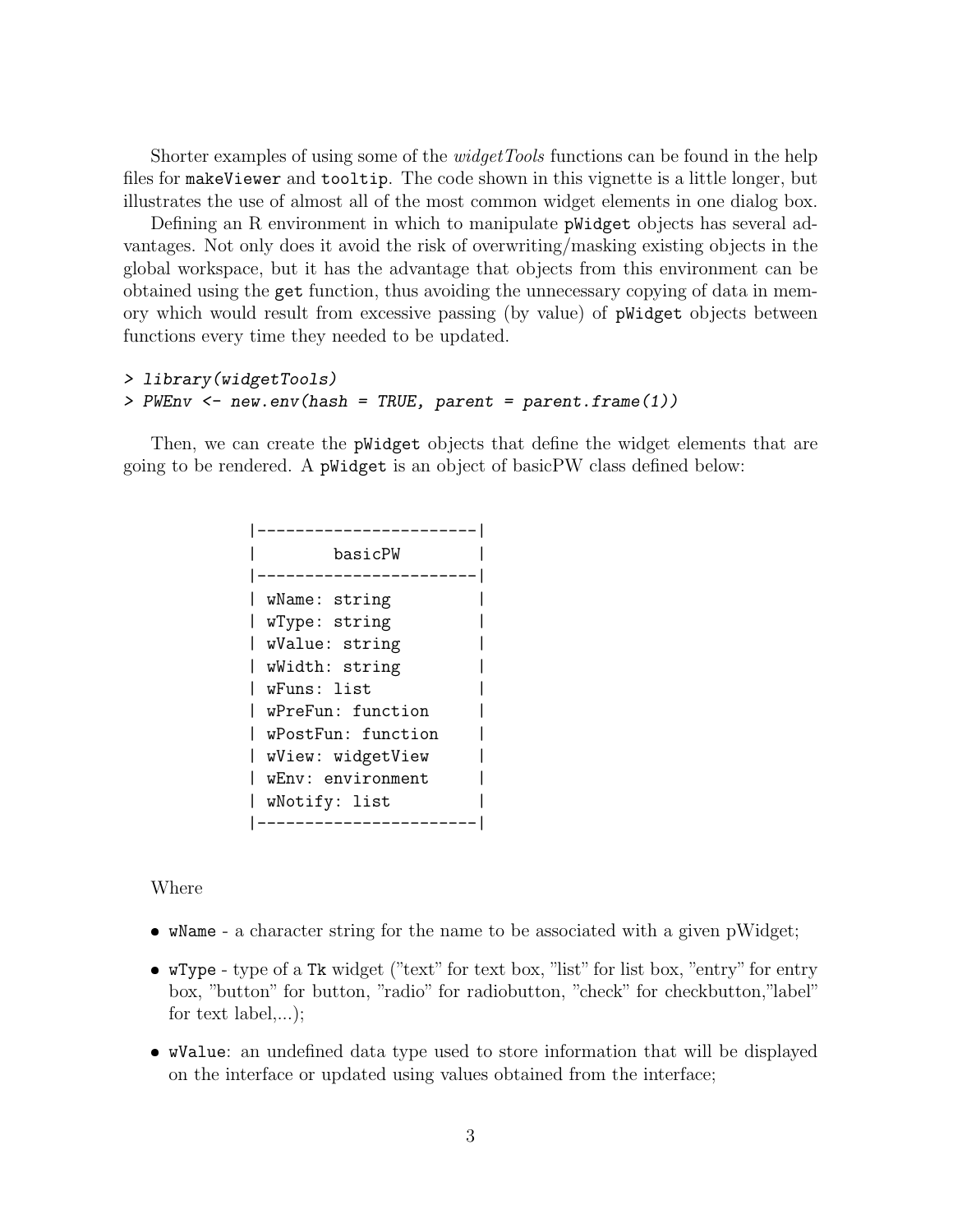- wWidth the physical width (in pixels) of the pWidget to be rendered. Applicable to most pWidget objects;
- wFuns functions that will be associated with the given pWidget and invoked when a given operation to the pWidget takes place (e. g. clicked, get focused ...);
- wPreFun the function defining the operations to be performed on the text of the pWidget before rendering the text;
- wPostFun the function defining the operations to be performed on the text of the pWidget upon existing;
- wView a widgetView object associated with each pWidget that will be used for updating the data displayed;
- wEnv an R environment object where data updating and retrieval will take place;
- wNotify a list of functions defining the actions to be performed when the value of the pWidget changes.

The following code creates several pWidget objects of different types:

```
> label1 \le label(wName = "label1", wValue = "File Name: ", wEnv = PWEnv)
> entry1 <- entryBox(wName = "entry1", wValue = "Feed me using browse",
                    wEnv = PWEnv> browse2Entry1 <- function(){
+ tempValue <- tclvalue(tkgetOpenFile())
+ temp <- get(wName(entry1), env = PWEnv)
+ wValue(temp) <- paste(tempValue, sep = "", collapse = ";")
+ assign(wName(entry1), temp, env = PWEnv)
+ }
> button1 <- button(wName = "button1", wValue = "Browse",
                      wFuns = list(command = browser2Entry1), wEnv = PWEnv)> list1 <- listBox(wName = "list1", wValue = c(Option1 = TRUE, Option2 = FALSE,
                                 Option3 = FALSE, wEnv = PWEnv)
> text1 <- textBox(wName = "text1", wValue = "Feed me something",
+ wEnv = PWEnv> label2 <- label(wName = "label2", wValue = "Select one: ", wEnv = PWEnv)
> radios1 \leq radioButton(wName = "radios1", wValue = c(radio1 = TRUE,
                       radio2 = FALSE, radio3 = FALSE), wEnv = PWEnv> label3 <- label(wName = "label3", wValue = "Select one to many: ",
                 wEnv = PWEnv> checks1 <- checkButton(wName = "checks1", wValue = c(check1 = TRUE,
+ check22 = FALSE, check3 = FALSE), wEnv = PWEnv)
```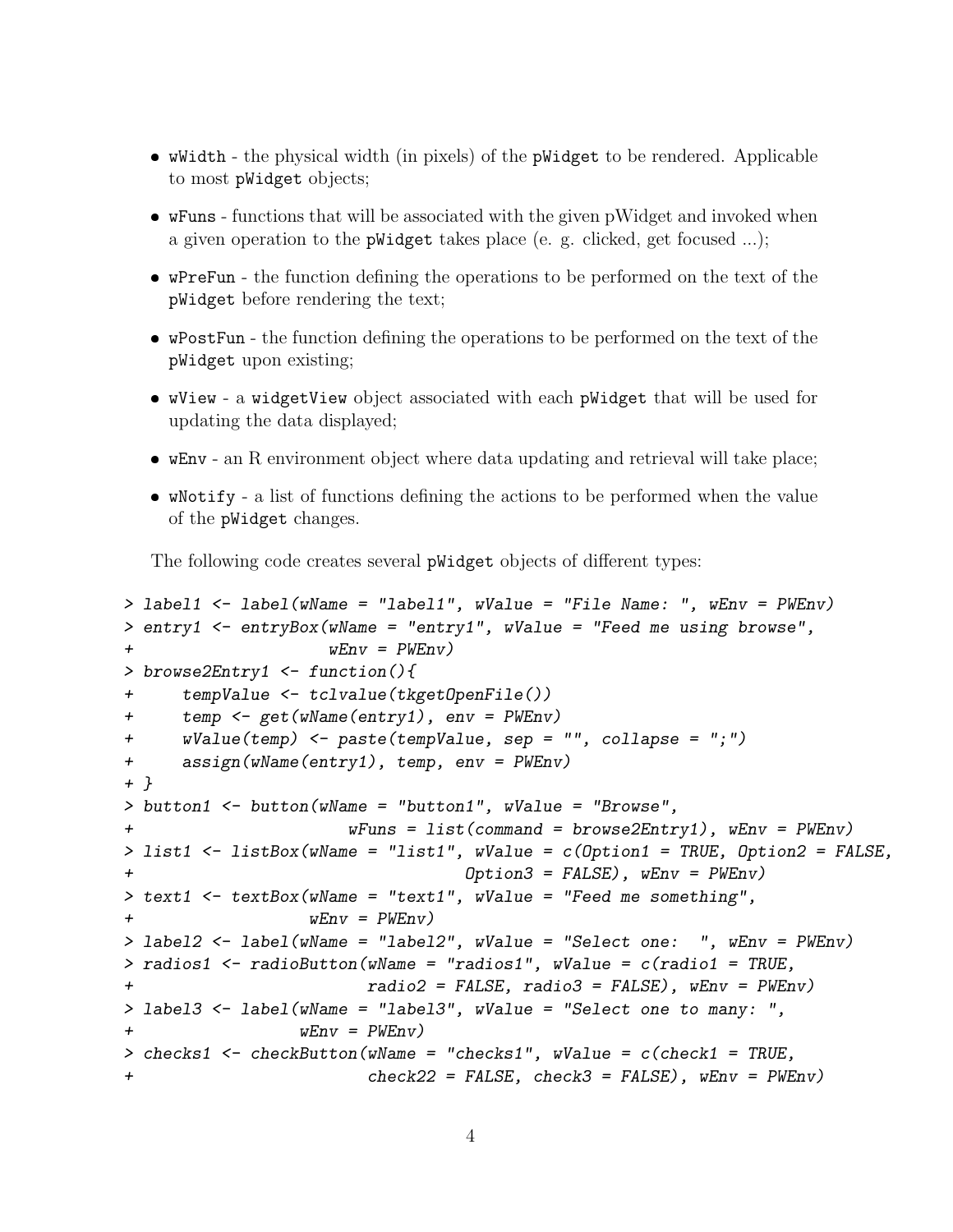The fileBrowser function from the  $tkWidgets$  package is specified to be the action associated with pushing the Browse button (button1). The file name returned by the fileBrowser function is then displayed in the entry box (entry1) by assigning the filename to the wName slot in entry1. All the data manipulations will be done within the environment previously defined. At this time the environment does not contain the pWidget objects. They will be assigned to the environment by the system later. It is important that the wName for each widget element be the same as the name of the corresponding pWidget and to be unique. Values for list1, radios1, and checks1 are named vectors. Names of the values will be displayed either as elements (for listboxes) or text descriptions (for radio and check buttons) of the corresponding widget elements to be rendered.

Event-handlers can be defined for each pWidget object, using the wFuns parameter of the appropriate pWidget constructor function, e.g. button. In the case of a button, the a function would be defined to be executed as the command for that button, and it would be specified in the wFuns list passed to the button constructor function as an attribute with name command. Any button defined is assumed to have a command element in its wFuns list. List boxes, radio buttons, check buttons, and text entries will have default functions defined for them to update their values when the corresponding widget element is pressed or text is changed. If you want anything additional to that, you will have to define a function and list that function in funs. Adding functions to the wFuns list is not fully implemented right now but will be available later.

Radio buttons and check buttons are defined as groups with the name and value of individual radio button or check button defined by the vector for value (see radios1 and checks1).

pWidget objects have set and get functions to access and modify the variables. For example, we can get and set the value for the type of a pWidget:

```
> wName(label1)
```

```
[1] "label1"
```

```
> wName(label1) <- "YYY"
> wName(label1)
```

```
[1] "YYY"
```
#### > wName(label1) <- "label1"

To specify the layout of the widgets on the interface, the pWidget objects need to be put in a list of lists in such a way that the inner lists in the data structure correspond to rows in the grid of widgets on the interface. Each element (list) in the outer list will be treated as a unit and rendered one after another vertically and each element (pWidget) in the inner list will be treated as a unit and rendered one after another horizontally.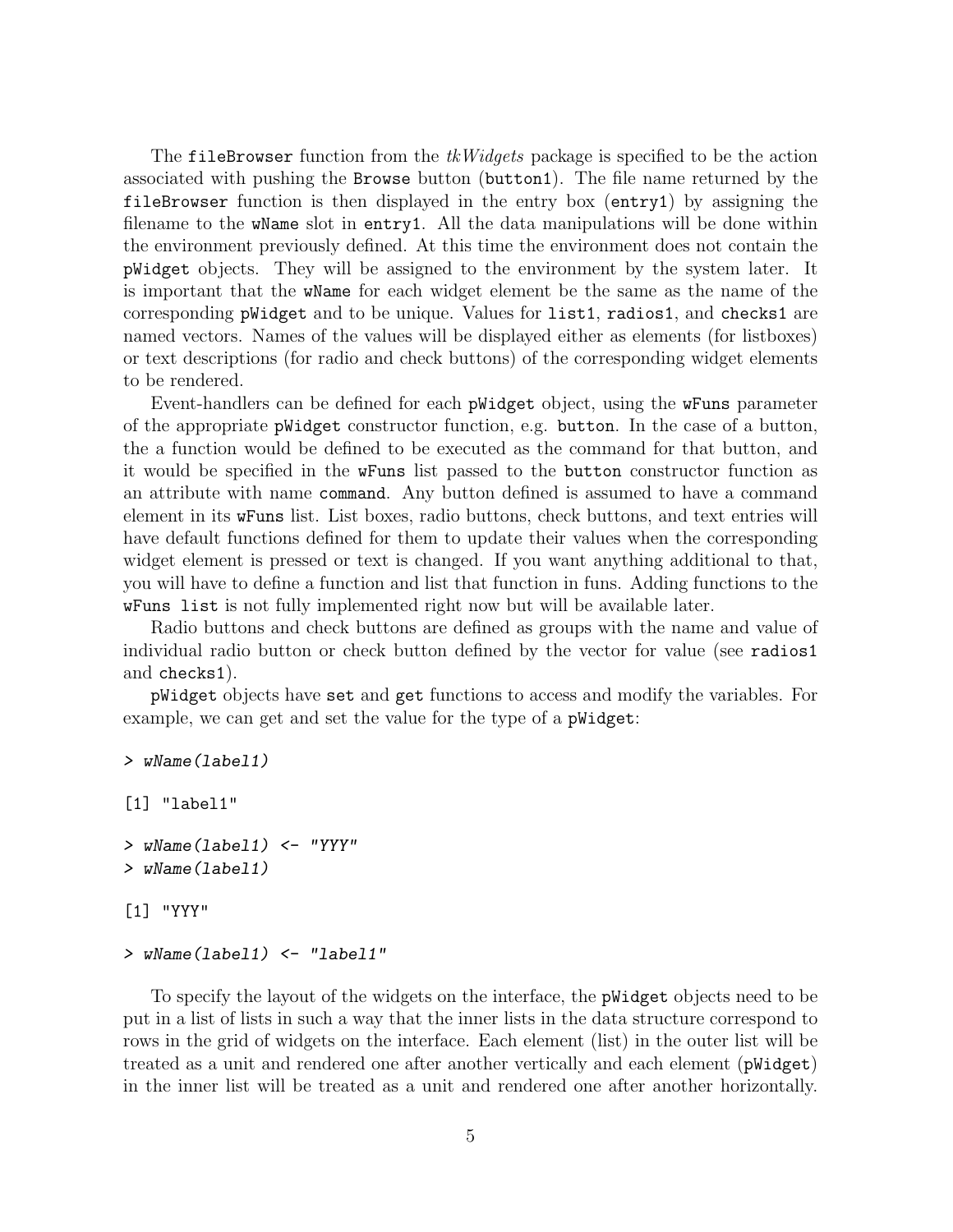For example, if we want to have the first three pWidgets namely label1, entry1, and button1 to appear in one row on top of the screen, list1 and text1 in one row below, label2 and radios1 in another row, and label3 and checks1 in yet another row, we will need to put the pWidgets in a list like the following. Naming of the lists for pWidget groups is arbitrary.

```
> pWidgets <- list(topRow = list(label1 = label1, entry1 = entry1,
              button1 = button1), textRow = list(list1 = list1,+ text1 = text1), radGroup = list(label2 = label2,
+ radios1 = radios1), chkGroup = list(label3 = label3,
+ checks1 = checks1))
```
When we have the list of **pWidgets** ready, we can proceed to create a **widget** object that will construct a widgetView object to render the widget elements. A widget object is defined as follows:

```
|-----------------------|
| widget |
|-----------------------|
| pWidgets: list |
| funs: list |
| preFun: function |
| postFun: function |
| wTitle: string |
| env: environment |
|-----------------------|
```
where

- pWidgets a list of lists with each element being a pWidget object to appear on the main interface represented by the widget object.;
- funs a list of functions that will be associated with buttons on the interface to be created. The name of a function in the list will be the text which appears on the button and the function will be executed when the button is pressed;
- preFun a function that will be executed when the Tk widget is constructed;
- postFun a function that will be executed when the Tk widget is destroyed.
- wTitle a character string for the title to be displayed in the title bar of the main interface represented by the widget object.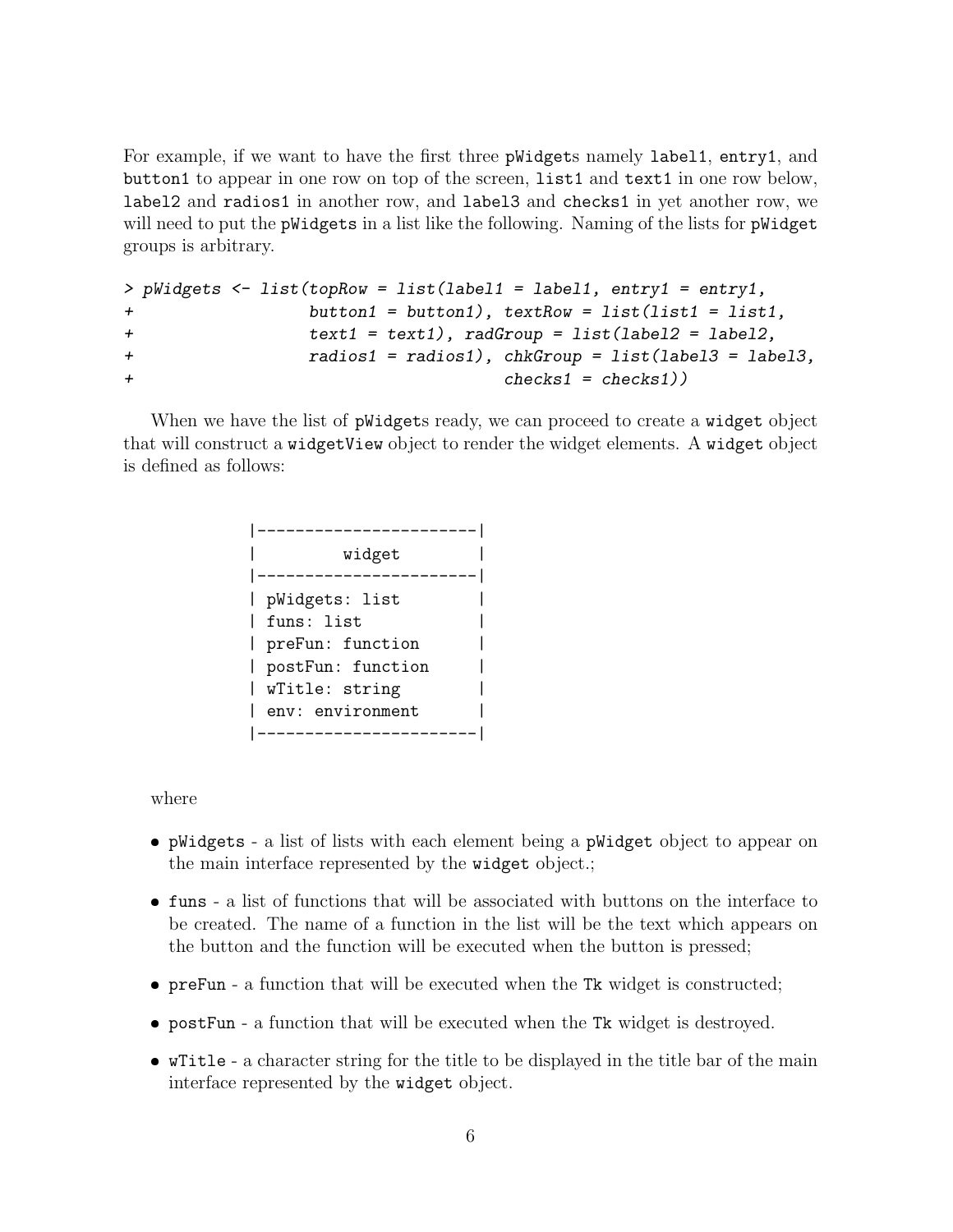env - an R environment object within which the original values for the main widget object will be stored and updating and retrieval of the values will take place

The following code constructs a widget object. In practice it is not necessary to use  $if(interactive())\{...\}$ . This is only included so that this vignette can be constructed automatically using Sweave without necessarily having a graphics device open.

```
> if(interactive()){
+ aWidget <- widget(wTitle = "A test widget", pWidgets, funs = list(),
+ preFun = function() print("Hello"),
+ postFun = function() print("Bye"), env = PWEnv)
+ }
```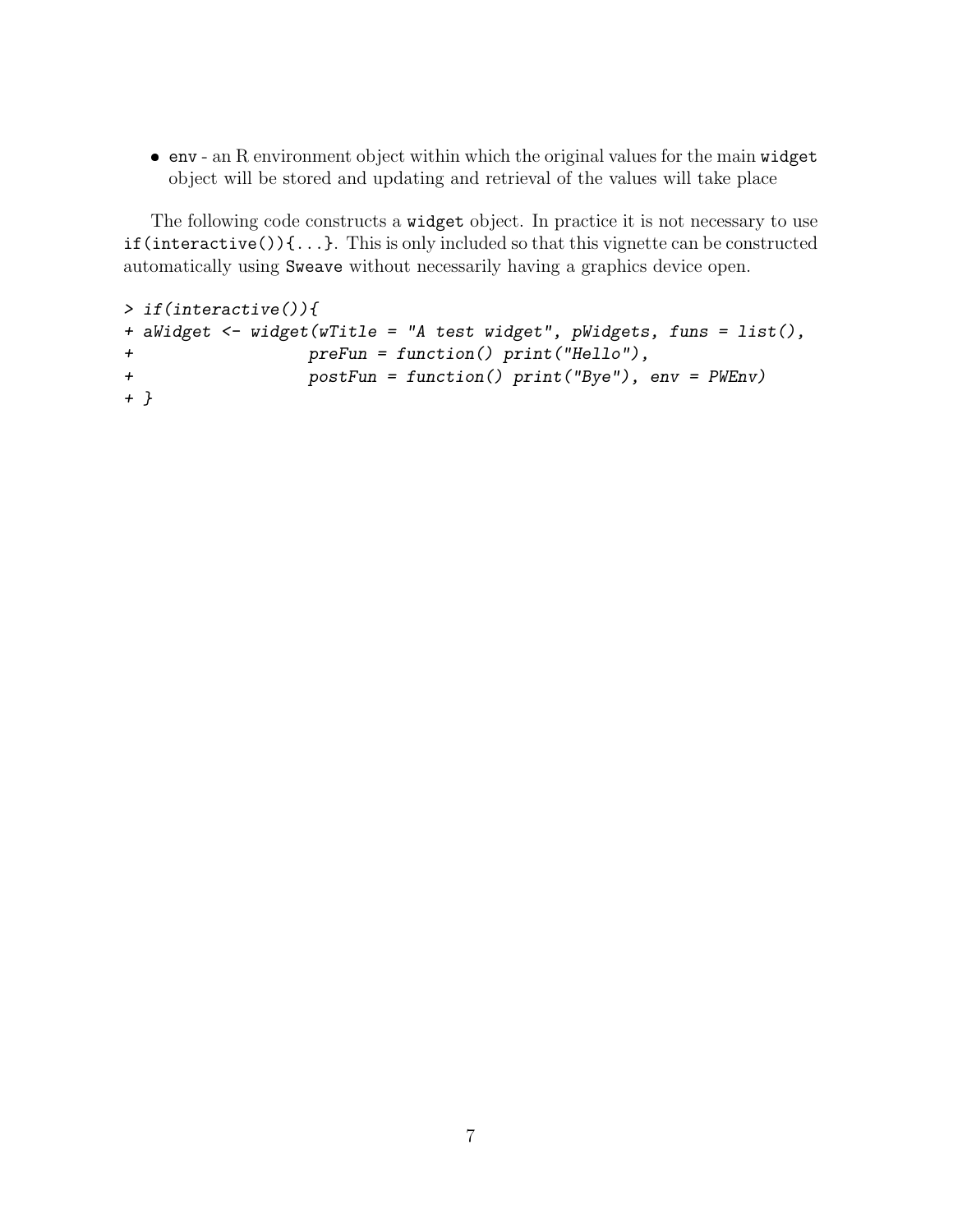

Now, we can change the values of the pWidget objects we have created through the interface. Click the Browse button to select a file using the fileBrowser widget from the tkWidgets package. After clicking the Finish button on the fileBrowser widget (not shown), the File Name entry box on the test widget above will contain the file name which was selected (and returned by the fileBrowser function). Try selecting an item from the list box, selecting a radio button, toggling the check buttons, and typing in a few words in the text box. Then click the Finish button on the test widget, and a widget object will be constructed. The widget object contains pWidget objects, the value of whose elements will be modified depending what has been performed on the interface we just played with. The values for entry1, list1, text1, radios1, and